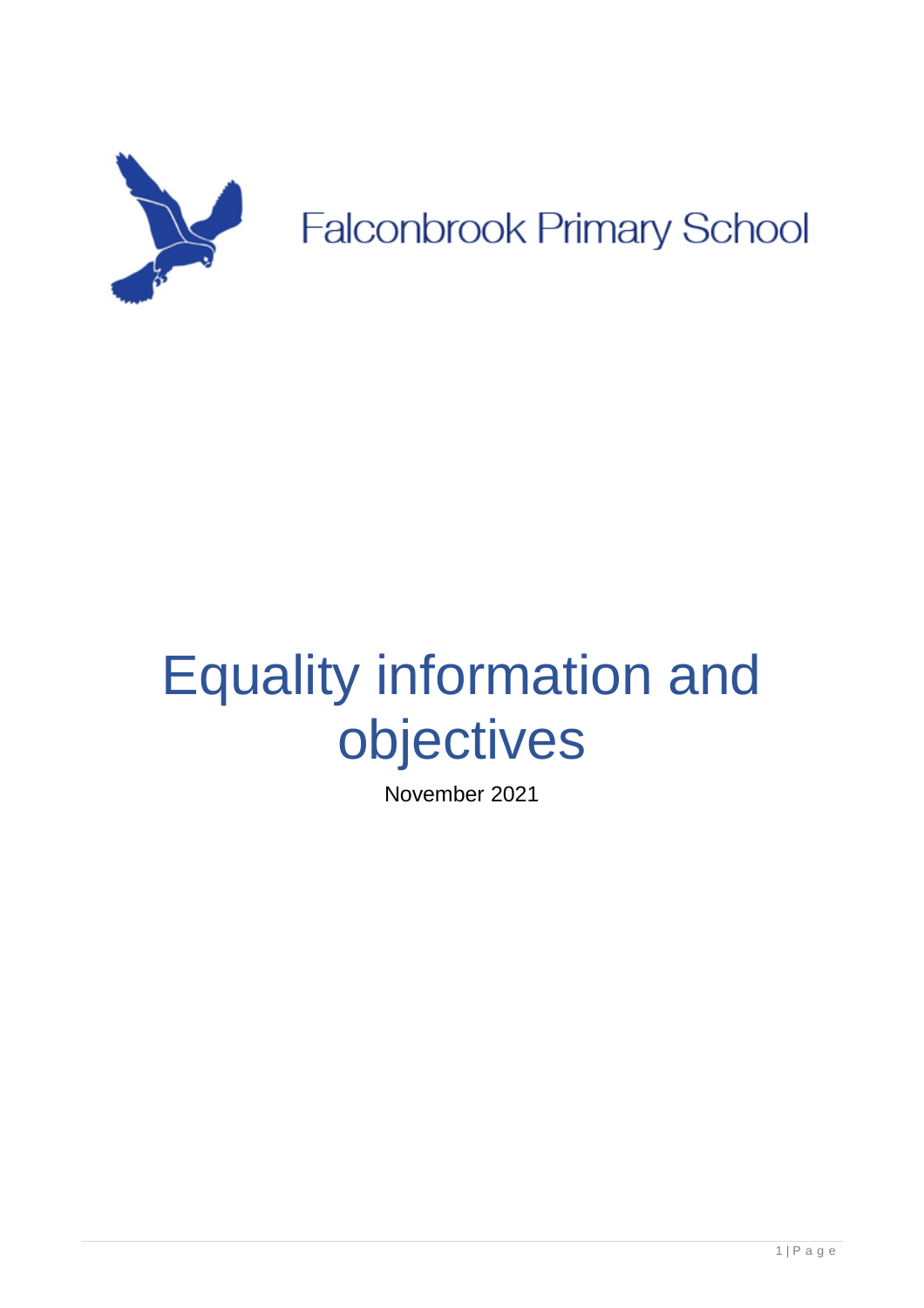# **Contents**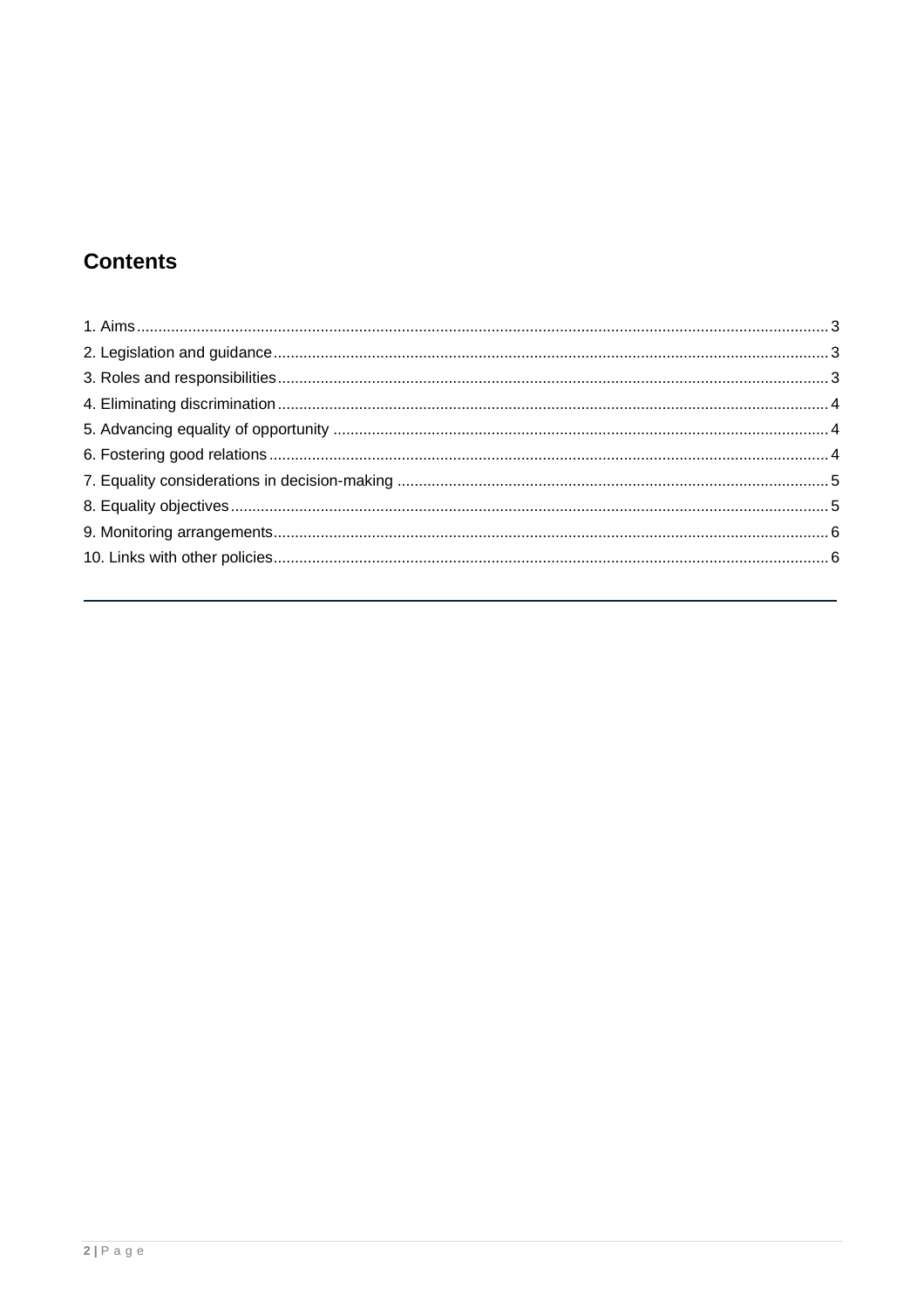### <span id="page-2-0"></span>**1. Aims**

Our school aims to meet its obligations under the public sector equality duty by having due regard to the need to:

- Eliminate discrimination and other conduct that is prohibited by the Equality Act 2010
- Advance equality of opportunity between people who share a protected characteristic and people who do not share it
- Foster good relations across all characteristics between people who share a protected characteristic and people who do not share it.

#### <span id="page-2-1"></span>**2. Legislation and guidance**

This document meets the requirements under the following legislation:

- [The Equality Act 2010,](http://www.legislation.gov.uk/ukpga/2010/15/contents) which introduced the public sector equality duty and protects people from discrimination
- [The Equality Act 2010 \(Specific Duties\) Regulations 2011,](http://www.legislation.gov.uk/uksi/2011/2260/contents/made) which require schools to publish information to demonstrate how they are complying with the public sector equality duty and to publish equality objectives

This document is also based on Department for Education (DfE) guidance: [The Equality Act 2010 and](https://www.gov.uk/government/publications/equality-act-2010-advice-for-schools)  [schools.](https://www.gov.uk/government/publications/equality-act-2010-advice-for-schools) 

#### <span id="page-2-2"></span>**3. Roles and responsibilities**

The governing board will:

- Ensure that the equality information and objectives as set out in this statement are published and communicated throughout the school, including to staff, pupils and parents
- Ensure that the published equality information is updated at least every year, and that the objectives are reviewed and updated at least every 4 years
- Delegate responsibility for monitoring the achievement of the objectives on a daily basis to the headteacher
- The equality link governor is The Chair of Governors Charles Samuda. They will:
	- o Meet with the designated member of staff for equality every term and other relevant staff members, to discuss any issues and how these are being addressed
	- $\circ$  Ensure they're familiar with all relevant legislation and the contents of this document
	- o Attend appropriate equality and diversity training
	- o Report back to the full governing board regarding any issues

The headteacher will:

- Promote knowledge and understanding of the equality objectives amongst staff and pupils
- Monitor success in achieving the objectives and report back to governors

All school staff are expected to have regard to this document and to work to achieve the objectives as set out in section 8.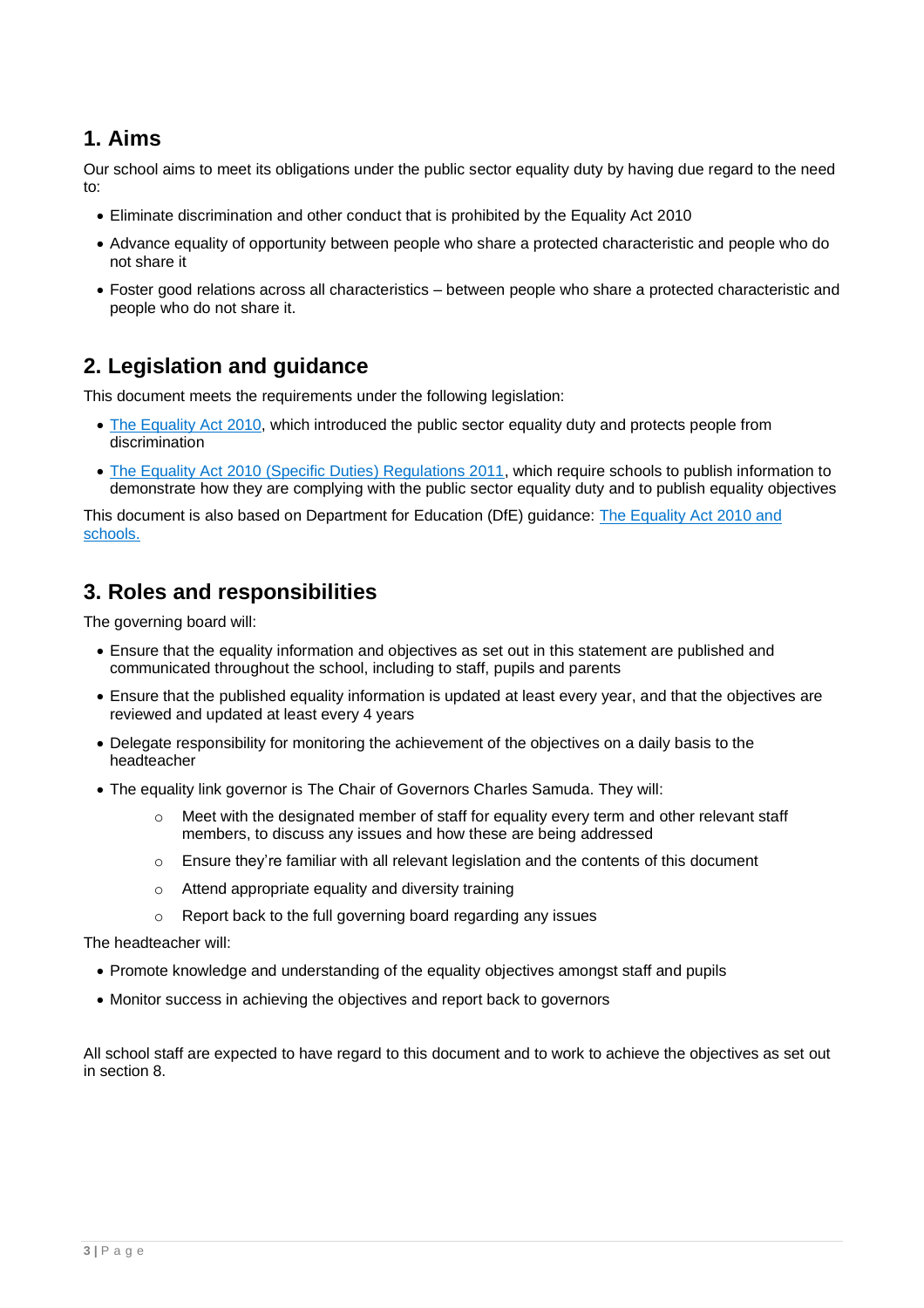## <span id="page-3-0"></span>**4. Eliminating discrimination**

The school is aware of its obligations under the Equality Act 2010 and complies with non-discrimination provisions.

Where relevant, our policies include reference to the importance of avoiding discrimination and other prohibited conduct.

Staff and governors are regularly reminded of their responsibilities under the Equality Act, for example during meetings.

Where this has been discussed during a governors' meeting it is recorded in the meeting minutes.

New staff receive training on the Equality Act as part of their induction, and all staff receive refresher training every year.

The school has a designated member of staff for monitoring equality issues Head Teacher, and an equality link governor (Chair of Governors). They regularly liaise regarding any issues and make senior leaders and governors aware of these as appropriate.

## <span id="page-3-1"></span>**5. Advancing equality of opportunity**

As set out in the DfE guidance on the Equality Act, the school aims to advance equality of opportunity by:

- Removing or minimising disadvantages suffered by people which are connected to a particular characteristic they have (e.g., pupils or staff with disabilities who may be subjected to bullying or discrimination; staff or pupils who may be subject to homophobic or racial discrimination or bullying)
- Taking steps to meet the particular needs of people who have a particular characteristic (e.g., enabling Muslim staff to pray at prescribed times)
- Encouraging people who have a particular characteristic to participate fully in any activities (e.g., encouraging all pupils to be involved in the full range of educational trips and after school activities)

In fulfilling this aspect of the duty, the school will:

- Analyse pupil performance data to determine strengths and areas for improvement, implement actions in response and present this information for discussion and scrutiny to the Governing Board (minutes of these available on request / website)
- Make evidence available identifying any concerns and related improvements for specific groups (e.g., incidents of homophobic or racist bullying)
- Make evidence available identifying any issues which could affect our own pupils

#### <span id="page-3-2"></span>**6. Fostering good relations**

The school aims to foster good relations between those who share a protected characteristic and those who do not share it by:

- Promoting tolerance, friendship and understanding of a range of religions and cultures through different aspects of our curriculum. This includes teaching in RE, and personal, social, health and economic (PSHE) education, but also activities in other curriculum areas, including whole school topics and traditional celebrations.
- Holding assemblies dealing with relevant issues. Classes take a lead in such assemblies, and we will also invite external speakers to contribute where relevant and appropriate.
- Working with our local community. For example, organising school trips and activities based around the local community, including visits to places of worship for different religions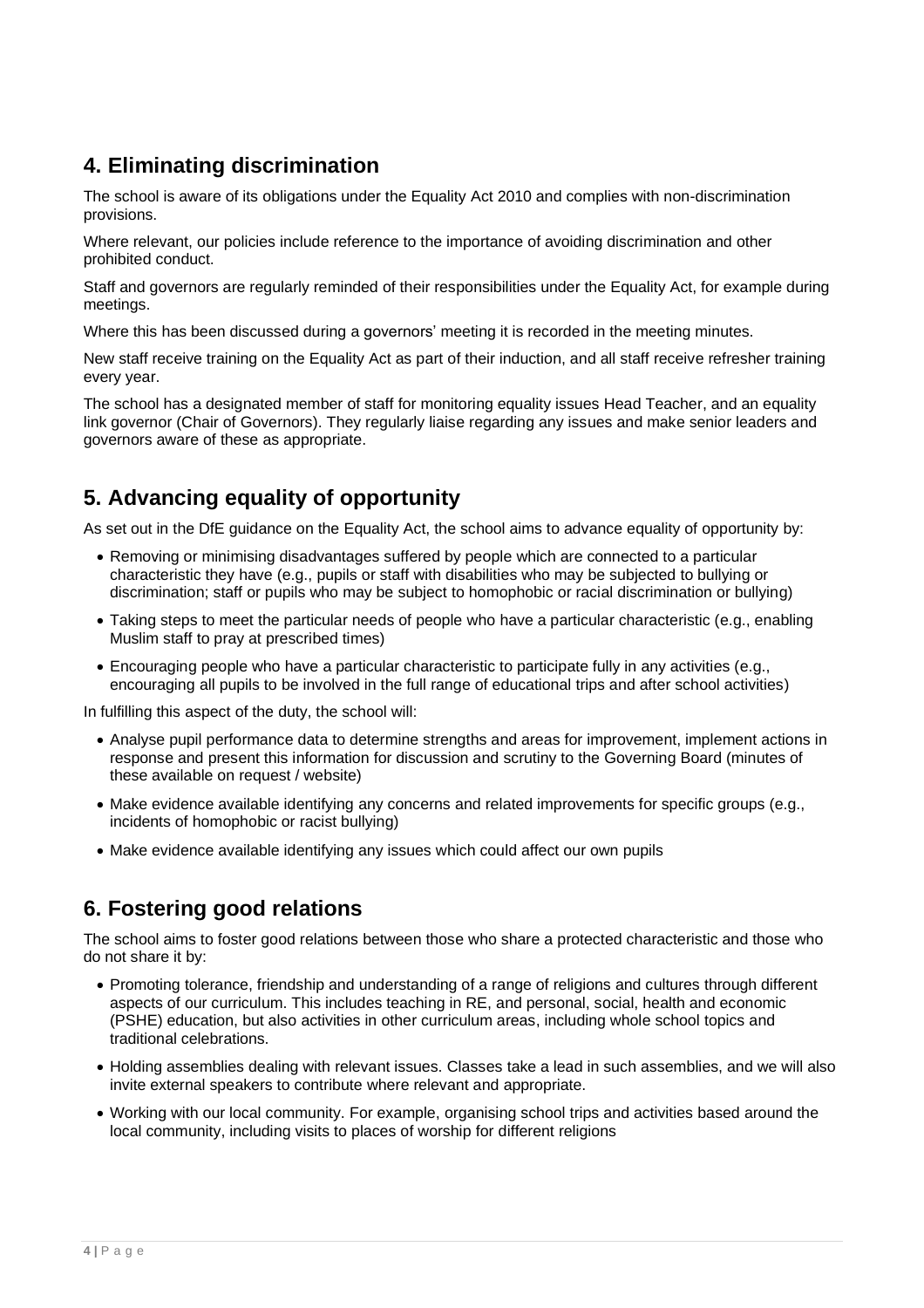- Encouraging and implementing initiatives to deal with tensions between different groups of pupils within the school. For example, our school council has representatives from different year groups and is formed of pupils from a range of backgrounds. All pupils are encouraged to participate in the school's activities, such as sports clubs. We also work with parents to promote knowledge and understanding of different cultures
- We have developed links with people and groups who have specialist knowledge about characteristics, which helps inform and develop our approach

#### <span id="page-4-0"></span>**7. Equality considerations in decision-making**

The school ensures it has due regard for equality considerations whenever significant decisions are made.

The school always considers the impact of significant decisions on particular groups. For example, when a school trip or activity is being planned, the school considers whether the trip:

- Cuts across any religious holidays
- Is accessible to pupils with disabilities
- Has equivalent facilities for boys and girls

### <span id="page-4-1"></span>**8. Equality objectives**

#### **Objective 1**

Increase the representation of teachers from local black and minority ethnic communities over a 4-year period (from this July '21 to July '25), so that this group increases from 22% to 40% of the teaching workforce.

- Why we have chosen this objective: To ensure that our ethnically diverse pupils are provided with role models from a range of cultures, and our wider school community is represented.
- To achieve this objective, we plan to: Take positive action to encourage applications for black and other ethnic minority applicants.
- Progress we are making towards this objective (from Spring term '22):

#### **Objective 2**

Review our school curriculum in light of our curriculum intent statement to ensure content and resources reflects and represents both the school community, and our equalities agenda.

Why we have chosen this objective: to underpin three of our school values equality, respect, and kindness and in doing so support them to gain a deeper understanding of the importance of tolerance and acceptance of difference

- To achieve this objective, we plan to: review and evaluate current curriculum, and adapt as needed. Conduct annual staff review/ audit of curriculum considering this objective.
- Progress we are making towards this objective (from Spring term '22):

#### **Objective 3**

Continue to support all pupils to make above typical progress and in doing so continue to raise attainment of PPG pupils in line with national expectations

• Why we have chosen this objective: School intake includes significant number of PPG pupils. Impact of COVID lockdowns is evidenced nationally to be greater on this group than non-PPG; Gap between non-PPG and PPG pupils has widened at Falconbrook over period of two years, prior to COVID